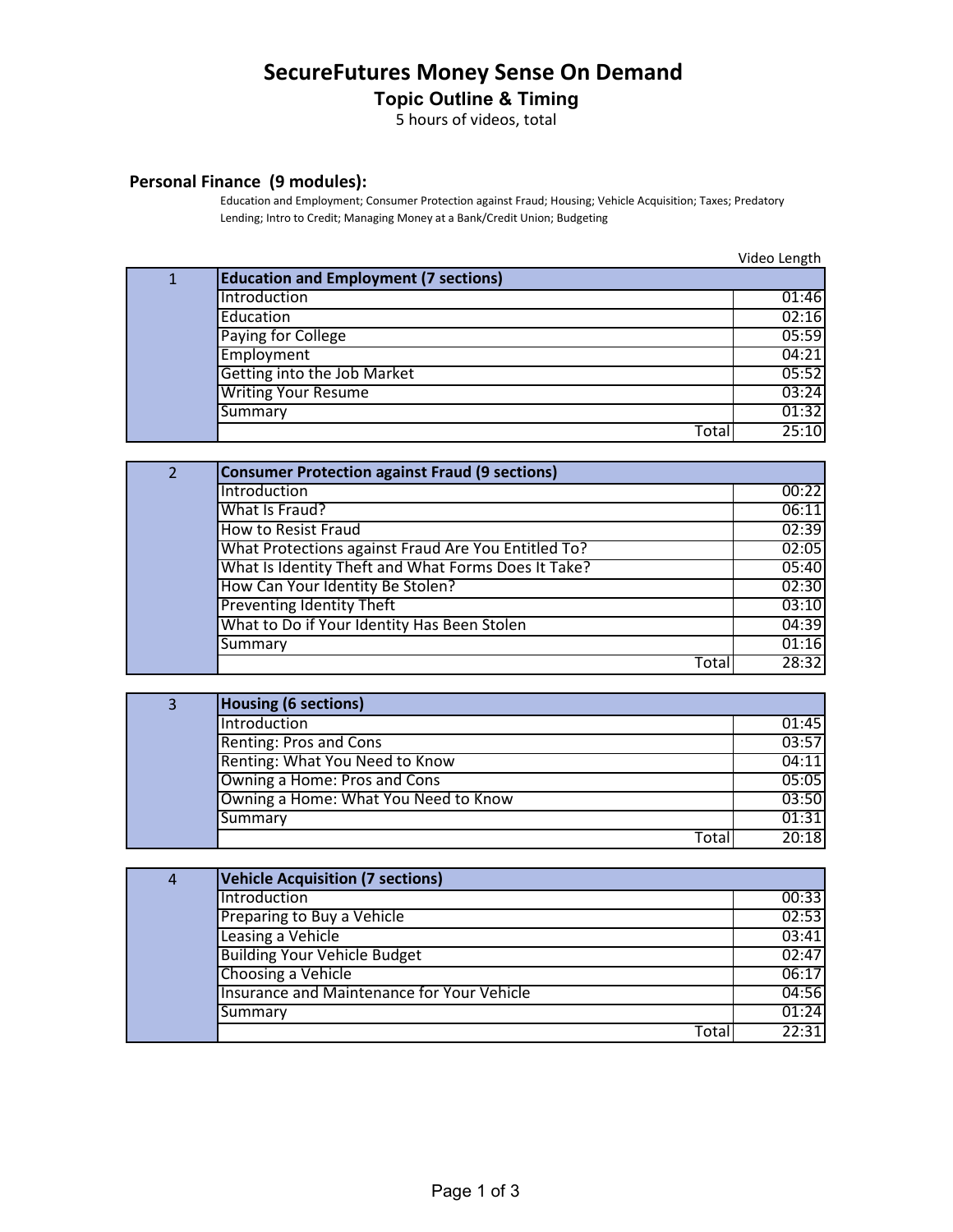| 5 | <b>Taxes (8 sections)</b>                                    |       |
|---|--------------------------------------------------------------|-------|
|   | Intoduction                                                  | 01:19 |
|   | Payroll Taxes: Social Security and Medicare                  | 01:54 |
|   | <b>Federal and State Income Taxes</b>                        | 01:54 |
|   | Ways to Lower Your Income Taxes                              | 02:15 |
|   | <b>Your Tax Return</b>                                       | 04:19 |
|   | Deductions, Adjustments, and Credits on Your Income Tax Form | 02:56 |
|   | <b>Tax Simulation Activity</b>                               |       |
|   | Summary                                                      | 01:07 |
|   | Tota                                                         | 15:44 |

| 6 | <b>Predatory Lending (7 sections)</b>             |       |
|---|---------------------------------------------------|-------|
|   | Introduction                                      | 01:01 |
|   | What Is Predatory Lending?                        | 02:02 |
|   | How Do Payday Loans Work, Who Uses Them, and Why? | 02:20 |
|   | Advantages and Disadvantages of Payday Loans      | 02:45 |
|   | How Expensive Are Payday Loans?                   | 02:54 |
|   | Should Payday Loans Be Avoided?                   | 03:47 |
|   | Summary                                           | 01:45 |
|   | Total                                             | 16:34 |

| 7 | Intro to Credit (10 sections)                               |       |
|---|-------------------------------------------------------------|-------|
|   | Introduction                                                | 00:33 |
|   | What Is Credit?                                             | 02:56 |
|   | Credit Cards: How Do They Work and How Should You Use Them? | 04:13 |
|   | Choosing a Credit Card                                      | 04:20 |
|   | Your Credit Score: What Is It and Why Is It Important?      | 04:33 |
|   | The Effects of Bad Credit                                   | 02:20 |
|   | Loan Application and Credit Score Activity                  | 00:33 |
|   | Tips for Improving Your Credit and Credit Score             | 03:55 |
|   | <b>How Collection Agencies Work</b>                         | 03:24 |
|   | Summary                                                     | 01:57 |
|   | Total                                                       | 28:44 |

| 8 | Managing Money at a Bank/Credit Union (10 sections)     |       |
|---|---------------------------------------------------------|-------|
|   | Introduction                                            | 00:26 |
|   | Establishing a Relationship with a Bank or Credit Union | 04:23 |
|   | How to Choose Bank Accounts to Meet Your Needs          | 06:49 |
|   | <b>Understanding Bank and Credit Union Fees</b>         | 04:00 |
|   | Opening Accounts at a Bank or Credit Union              | 04:06 |
|   | <b>Check Cashing Stores</b>                             | 02:19 |
|   | Managing Your Bank Accounts Responsibly                 | 03:51 |
|   | Overdrafts on Your Checking Account                     | 02:19 |
|   | <b>Checkbook Simulation Activity</b>                    |       |
|   | Summary                                                 | 01:31 |
|   | Tota                                                    | 29:44 |

| 9 | <b>Budgeting (7 sections)</b>        |       |
|---|--------------------------------------|-------|
|   | Introduction                         | 00:45 |
|   | What Is a Budget?                    | 04:01 |
|   | The Anatomy of a Budget              | 00:40 |
|   | Your Spending Choices in Your Budget | 03:49 |
|   | <b>Budgeting Activity</b>            | 00:22 |
|   | Selecting a Budgeting Tool           | 05:18 |
|   | Summary                              | 01:09 |
|   | Total                                | 16:04 |